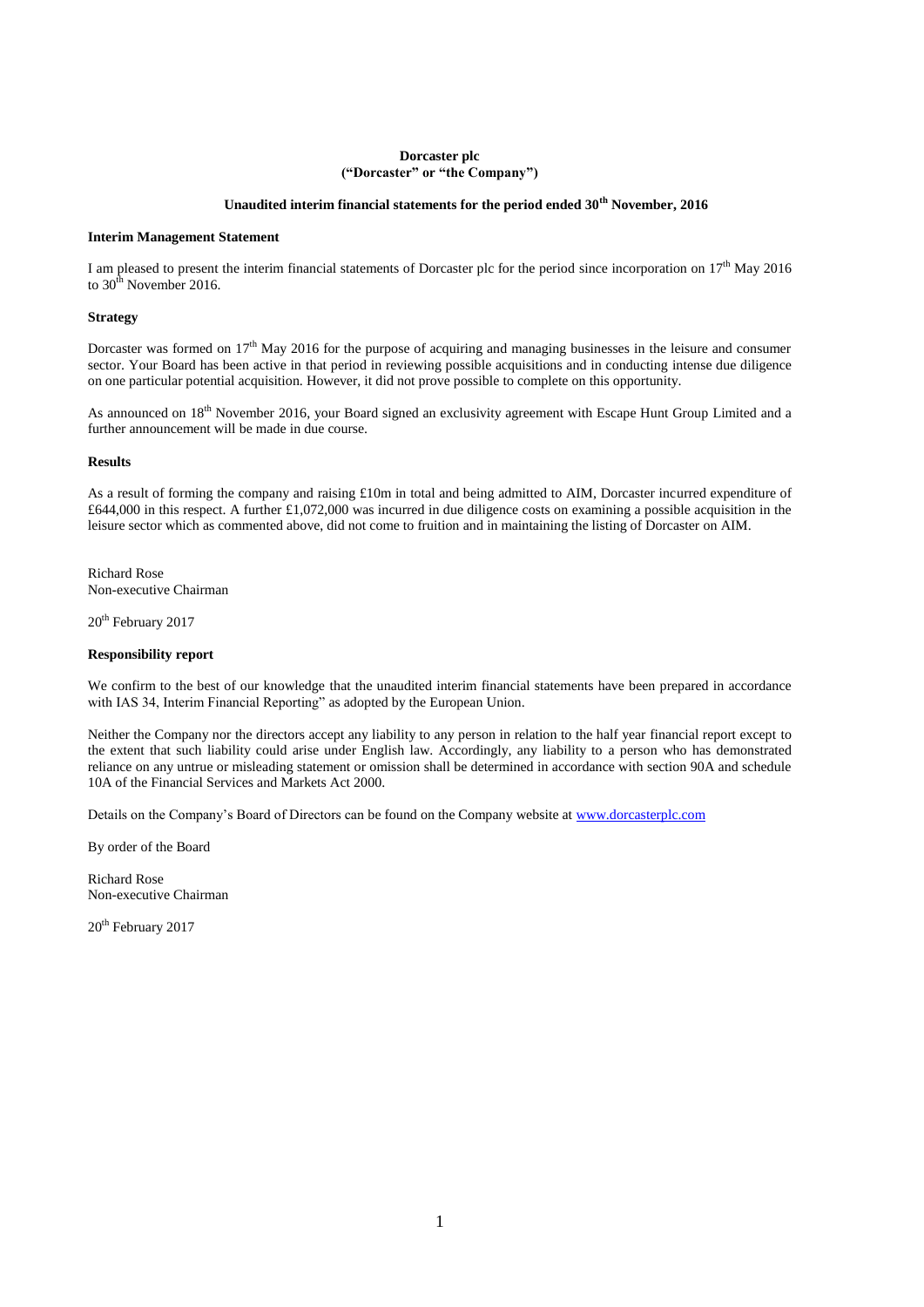# **Interim Condensed Statement of Profit and Loss and Other Comprehensive Income**

|                                                                                                                     | <b>Note</b> | Period ended<br><b>30 November 2016</b><br>(unaudited) |
|---------------------------------------------------------------------------------------------------------------------|-------------|--------------------------------------------------------|
| Administrative and transaction expenses                                                                             |             | (1,072,529)                                            |
| Loss before tax<br>Taxation                                                                                         | 8           | (1,072,529)                                            |
| Loss for the period                                                                                                 |             | (1,072,529)                                            |
| Other comprehensive income                                                                                          |             |                                                        |
| <b>Total comprehensive income</b>                                                                                   |             | (1,072,529)                                            |
| Attributable to:                                                                                                    |             |                                                        |
| Ordinary equity holders                                                                                             |             | (1,072,529)                                            |
| Earnings per share<br>Basic and diluted loss per share attributable to ordinary equity holders (pence per<br>share) |             | $\overline{7}$<br>(13.41)                              |

The notes on pages 6 to 12 form an integral part of these financial statements for the interim period to 30<sup>th</sup> November 2016.

The Company's activities related to continuing activities.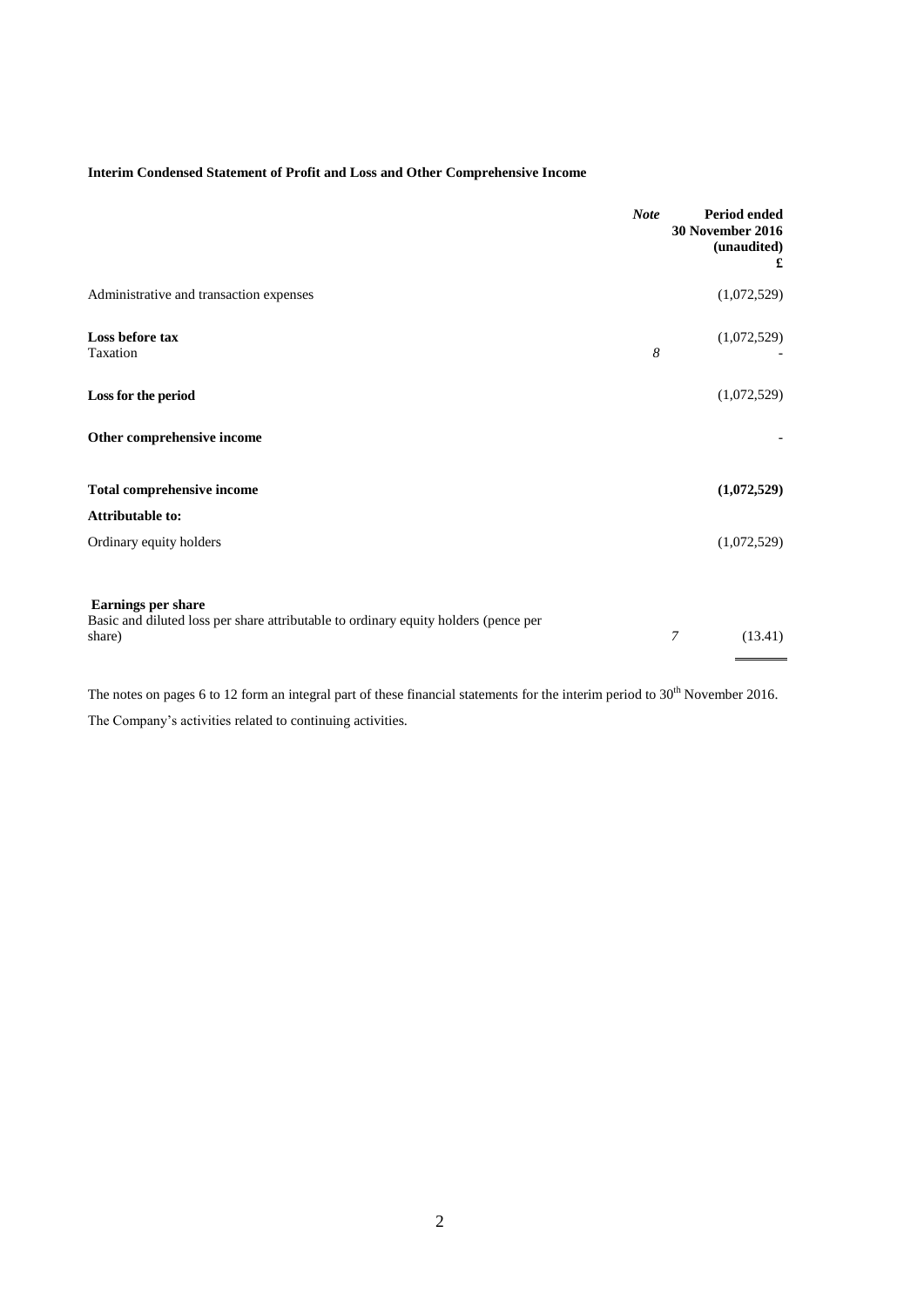# **Interim Condensed Statement of Financial Position**

|                                                                            | <b>Note</b> | 30 November 2016<br>(unaudited)<br>£ |
|----------------------------------------------------------------------------|-------------|--------------------------------------|
| <b>Current assets</b>                                                      |             |                                      |
| Trade and other receivables<br>Cash and cash equivalents                   | 9<br>10     | 73,082<br>8,886,287                  |
| <b>Total current assets</b>                                                |             | 8,959,369                            |
| <b>Total assets</b>                                                        |             | 8,959,369                            |
| <b>Current liabilities</b><br>Accrued expenses<br>Trade and other payables | 11<br>11    | (90,000)<br>(875, 943)               |
| <b>Total current liabilities</b>                                           |             | (965, 943)                           |
| <b>Total liabilities</b>                                                   |             | (965, 943)                           |
| Net assets                                                                 |             | 7,993,426                            |
| Share capital<br>Share premium<br>Retained earnings                        | 12          | 125,000<br>8,940,955<br>(1,072,529)  |
| <b>Total equity</b>                                                        |             | 7,993,426                            |
|                                                                            |             |                                      |

The notes on pages 6 to 12 form an integral part of these financial statements.

Company number 10184316

The financial statements were approved by the Board of Directors on 20 February 2017 and were signed on its behalf by:

Richard Rose, Chairman

Hubert van den Bergh, Director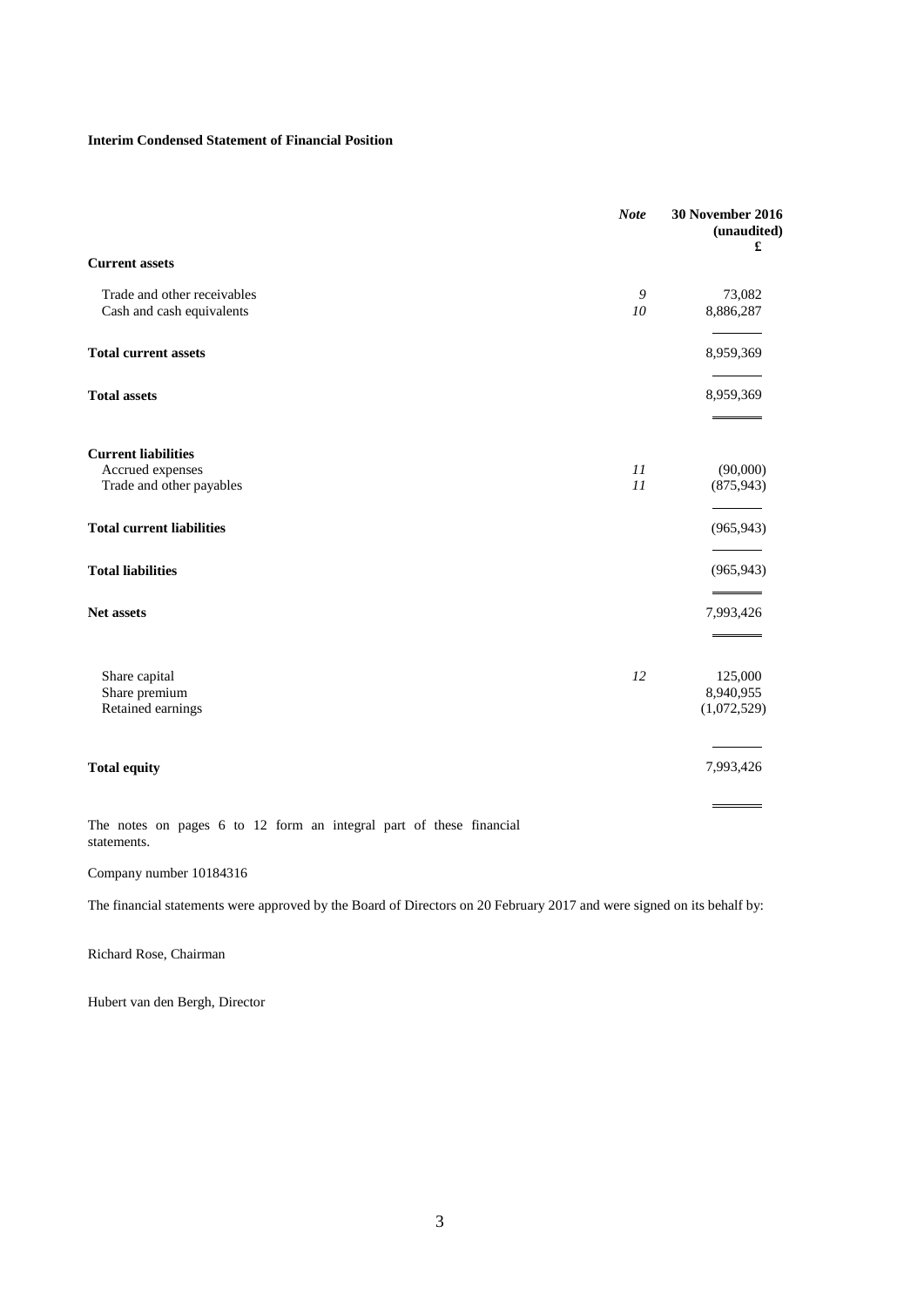# **Interim Condensed Statement of Changes in Equity**

|                                                          | <b>Share</b><br>capital | <b>Share</b><br>premium<br>£ | <b>Retained</b><br>earnings | <b>Total</b><br>equity |
|----------------------------------------------------------|-------------------------|------------------------------|-----------------------------|------------------------|
| Loss for the year                                        |                         | $\overline{\phantom{a}}$     | (1,072,529)                 | (1,072,529)            |
| Issue of shares                                          | 125,000                 | 9,585,000                    |                             | 9,710,000              |
| Share issue costs                                        |                         | (644.045)                    |                             |                        |
| Balance as at 30 <sup>th</sup> November 2016 (unaudited) | 125,000                 | 8.940.955                    | (1.072.529)                 | 7.993.428              |

The notes on pages 6 to 12 form an integral part of these financial statements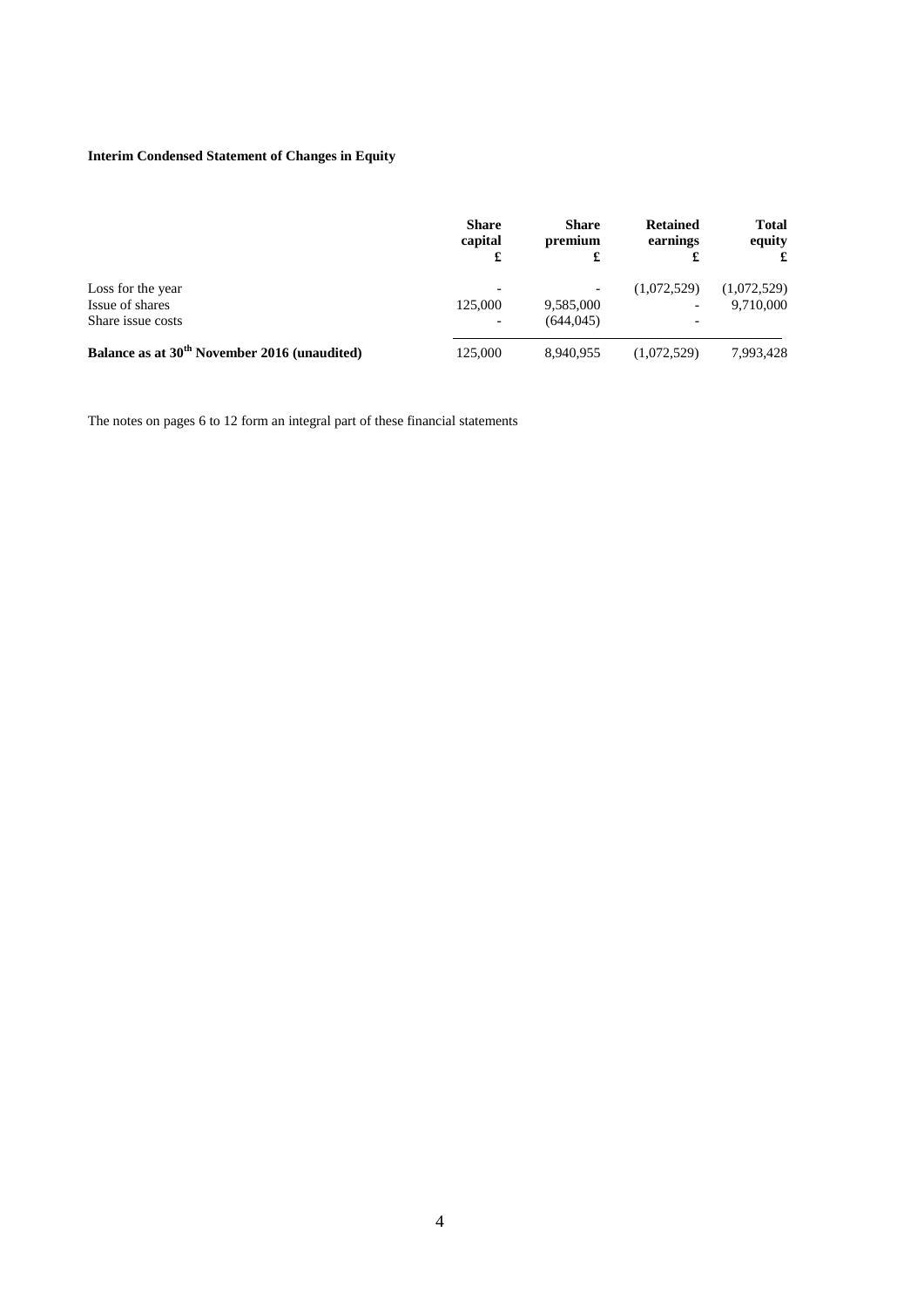| <b>Interim Condensed Cash Flow Statement</b>                                                                 | <b>Note</b> | Period ended<br>30 <sup>th</sup> November<br>2016<br>(unaudited) |
|--------------------------------------------------------------------------------------------------------------|-------------|------------------------------------------------------------------|
| <b>Cash flows from operating activities</b><br>Loss for the year                                             |             | £<br>(1,072,529)                                                 |
|                                                                                                              |             | (1,072,529)                                                      |
| (Increase) in trade and other receivables<br>Increase in trade and other payables                            |             | (73,082)<br>965,943                                              |
| Net change in working capital                                                                                |             | 892,861                                                          |
| Net cash from operating activities                                                                           |             | (179, 668)                                                       |
| <b>Cash flows from financing activities</b><br>Proceeds from the issue of share capital<br>Share issue costs |             | 9,710,000<br>(644, 045)                                          |
| Net cash from financing activities                                                                           |             | 9,065,955                                                        |
| Net increase in cash and cash equivalents<br>Cash and cash equivalents at start of the year                  |             | 8,886,287                                                        |
| Cash and cash equivalents at end of the year                                                                 | 10          | 8,886,287                                                        |

 $\overline{a}$ 

The notes on pages 6 to 12 form an integral part of these financial statements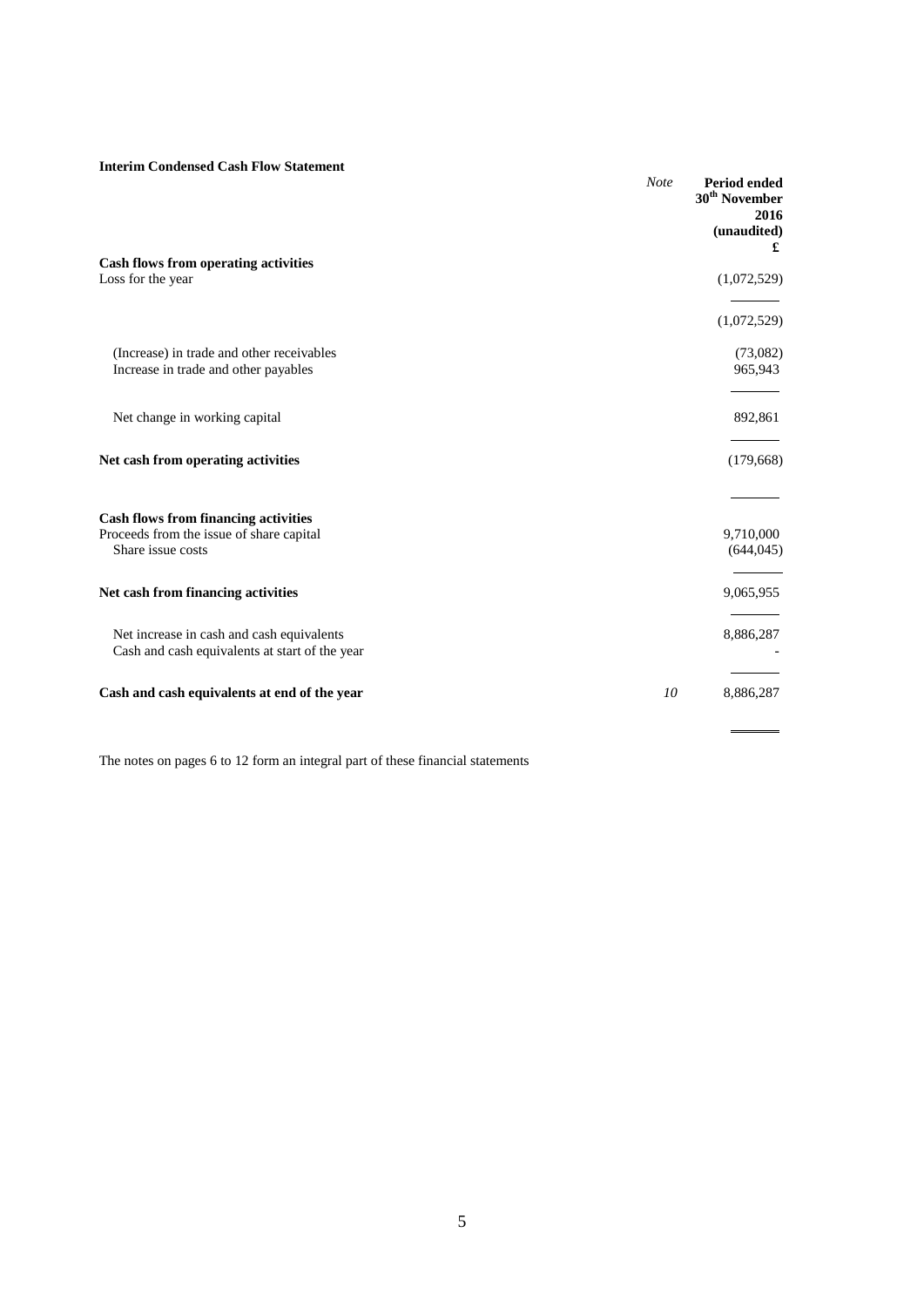# **Notes** *(forming part of the financial statements)*

# **1 Generation information**

Dorcaster plc (the "Company") is a company incorporated and domiciled in the UK. The Company was incorporated on  $17<sup>th</sup>$  May 2016.

The Company's principal activity is seeking investments in the leisure and consumer sector in the UK.

# **2 Accounting policies**

# **Basis of preparation**

The first set of statutory accounts for the company are expected to be drawn up for the period from incorporation to  $31<sup>st</sup>$  May, 2017, in accordance with Adopted IFRS effective at that date, and will contain an unreserved statement of compliance with Adopted IFRS.

These interim condensed financial statements are for the period ended 30 November 2016. They have been prepared in accordance with IAS 34 "Interim Financial Reporting". They do not include all of the information required for full annual financial statements.

These condensed interim financial statements ('the interim financial statements') have been prepared in accordance with the accounting policies set out below which are based on the recognition and measurement principles of IFRS in issue as adopted by the European Union (EU) and are effective at  $31^{\text{st}}$  May 2017 or are expected to be adopted and effective at  $31^{\text{st}}$  May 2017.

These financial statements have been prepared under the historical cost convention. The accounting policies have been applied consistently throughout the Company for the purposes of preparation of these condensed interim financial statements. A summary of the principal accounting policies of the Company are set out below.

The functional currency of the Company is GBP. The financial statements are presented in GBP and all values are rounded to the nearest £1, except otherwise indicated.

# **Going concern**

The Company meets its day-to-day working capital requirements through cash generated from the capital it has raised on AIM. It has £8.9m in cash at bank which is sufficient for its present needs. The Company is likely to need to raise additional funds for planned acquisitions of controlling stakes in quoted and unquoted businesses in the leisure sector, and this will likely be obtained through further transactions through the market.

Taking its cash position into account, the Directors are satisfied that the Company has adequate resources to continue in operational existence for the foreseeable future and for a period of not less than 12 months from the date of signing the accounts. Thus they continue to adopt the going concern basis of accounting in preparing the annual financial statements.

# **Classification of financial instruments issued by the Company**

Following the adoption of IAS 32, financial instruments issued by the Company are treated as equity only to the extent that they meet the following two conditions:

- they include no contractual obligations upon the company to deliver cash or other financial assets or to exchange financial assets or financial liabilities with another party under conditions that are potentially unfavourable to the company; and
- where the instrument will or may be settled in the company's own equity instruments, it is either a non-derivative that includes no obligation to deliver a variable number of the company's own equity instruments or is a derivative that will be settled by the company's exchanging a fixed amount of cash or other financial assets for a fixed number of its own equity instruments.

To the extent that this definition is not met, the proceeds of issue are classified as a financial liability. Where the instrument so classified takes the legal form of the company's own shares, the amounts presented in these financial statements for called up share capital and share premium account exclude amounts in relation to those shares.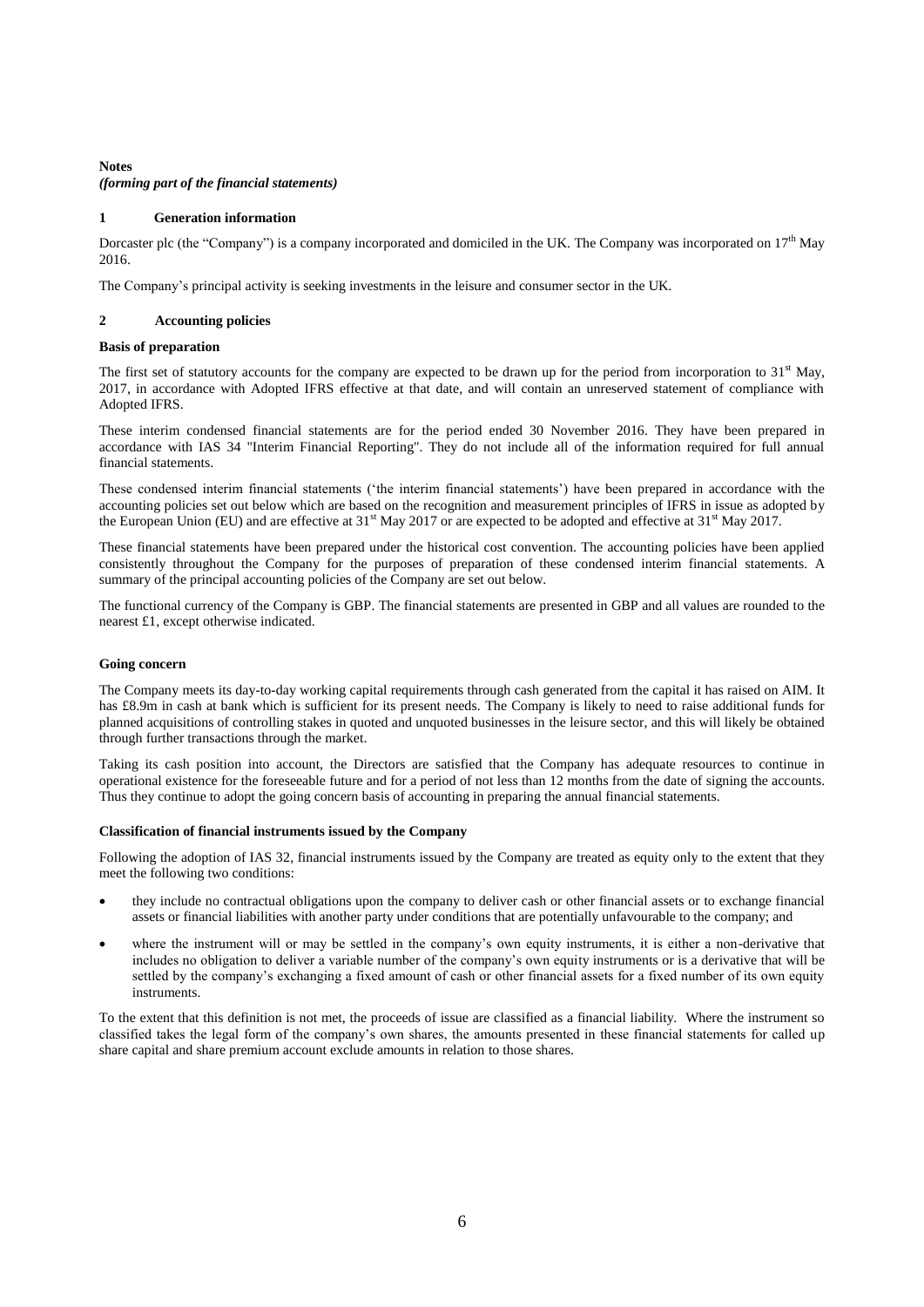### **Non-derivative financial instruments**

Non-derivative financial instruments comprise investments in equity and debt securities, trade and other receivables, cash and cash equivalents, loans and borrowings, and trade and other payables.

### *Trade and other receivables*

Trade and other receivables are recognised initially at fair value. Subsequent to initial recognition they are measured at amortised cost using the effective interest method, less any impairment losses.

#### *Trade and other payables*

Trade and other payables are recognised initially at fair value. Subsequent to initial recognition they are measured at amortised cost using the effective interest method.

#### *Cash and cash equivalents*

Cash and cash equivalents comprise of cash in hand and receipts in transit.

### **Taxation**

Tax on the profit or loss for the year comprises current and deferred tax. Tax is recognised in the income statement except to the extent that it relates to items recognised directly in equity, in which case it is recognised in equity.

Current tax is the expected tax payable or receivable on the taxable income or loss for the year, using tax rates enacted or substantively enacted at the balance sheet date, and any adjustment to tax payable in respect of previous years.

Deferred tax is provided on temporary differences between the carrying amounts of assets and liabilities for financial reporting purposes and the amounts used for taxation purposes. The following temporary differences are not provided for: the initial recognition of goodwill; the initial recognition of assets or liabilities that affect neither accounting nor taxable profit other than in a business combination, and differences relating to investments in subsidiaries to the extent that they will probably not reverse in the foreseeable future. The amount of deferred tax provided is based on the expected manner of realisation or settlement of the carrying amount of assets and liabilities, using tax rates enacted or substantively enacted at the balance sheet date.

A deferred tax asset is recognised only to the extent that it is probable that future taxable profits will be available against which the temporary difference can be utilised.

#### **New standards and interpretations not yet applied.**

The following relevant new standards have been issued by the IASB (International Accounting Standards Board) but have not been applied by the Company in these financial statements as they are not yet effective and are not yet adopted by the EU. Their adoption is not expected to have a material effect on the financial statements unless otherwise indicated:

- IFRS 9 Financial Instruments Classification and Measurement Issued on  $24<sup>th</sup>$  July 2014 effective for annual reporting periods beginning on or after  $1<sup>st</sup>$  January 2018.
- IFRS 16 Leases effective for annual accounting reporting periods beginning on or after  $1<sup>st</sup>$  January 2019.

The Company plans to voluntarily early adopt IFRS 15 Revenue from Contract with Customers in its first set of annual financial statements for the year ended  $31<sup>st</sup>$  May 2017. The early adoption of IFRS 15 has had no effect on these interim condensed financial statements.

### **3 Segmental reporting**

The Board reviews the Company's performance and balance sheet position for its operations and receives financial information for the Company as a whole. For that reason, the Board considers there to be one operating segment and the numbers presented in these financial statements represent the results of that segment.

Dorcaster plc has no activities at present other than reviewing possible investment opportunities.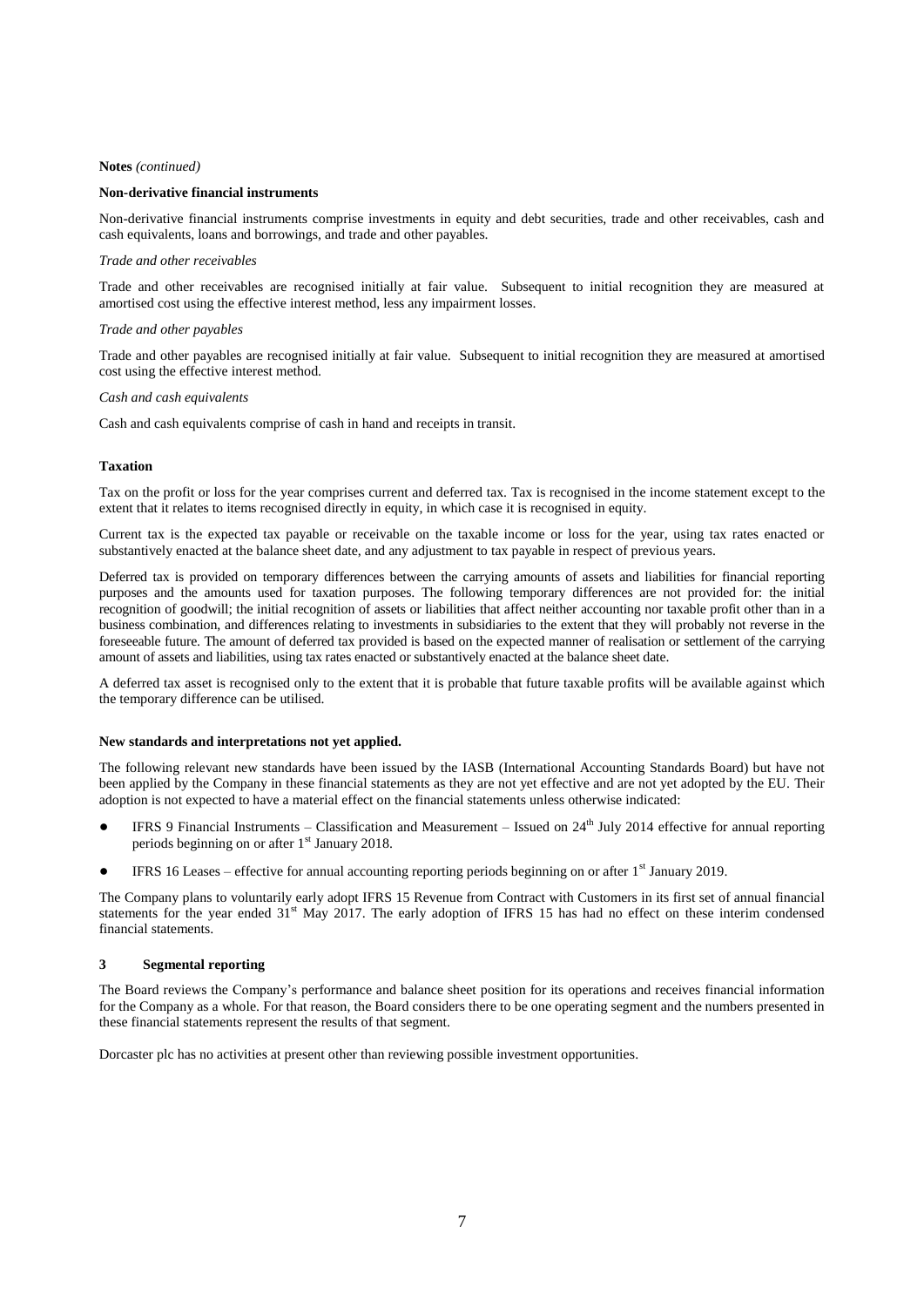# **4 Expenses and auditor's remuneration**

|                                                                                                         | Period ended<br><b>30 November</b><br>2016<br>(unaudited) |
|---------------------------------------------------------------------------------------------------------|-----------------------------------------------------------|
|                                                                                                         | £                                                         |
| <i>Expenses by nature</i><br>Legal and professional fees incurred in company formation and fund raising | 644,045                                                   |
| Legal and professional fees in reviewing possible acquisitions                                          | 1,072,529                                                 |
|                                                                                                         |                                                           |

# **5 Staff numbers and costs**

The Company has no employees apart from the Directors.

# **6 Directors' remuneration**

The Directors did not receive remuneration during the period.

# **7 Earnings per share**

|                                                                | Period ended<br><b>30th November</b><br>2016 |
|----------------------------------------------------------------|----------------------------------------------|
|                                                                | (unaudited)                                  |
| Loss for the period $(E)$<br>Weighted average number of shares | (1,072,529)<br>8,000,000                     |
| Basic and diluted loss per share (pence)                       | (13.41)                                      |
|                                                                |                                              |

The diluted loss per share is identical to the basic loss per share.

# **8 Tax assets and liabilities**

There is no current or deferred tax payable or receivable by the Company.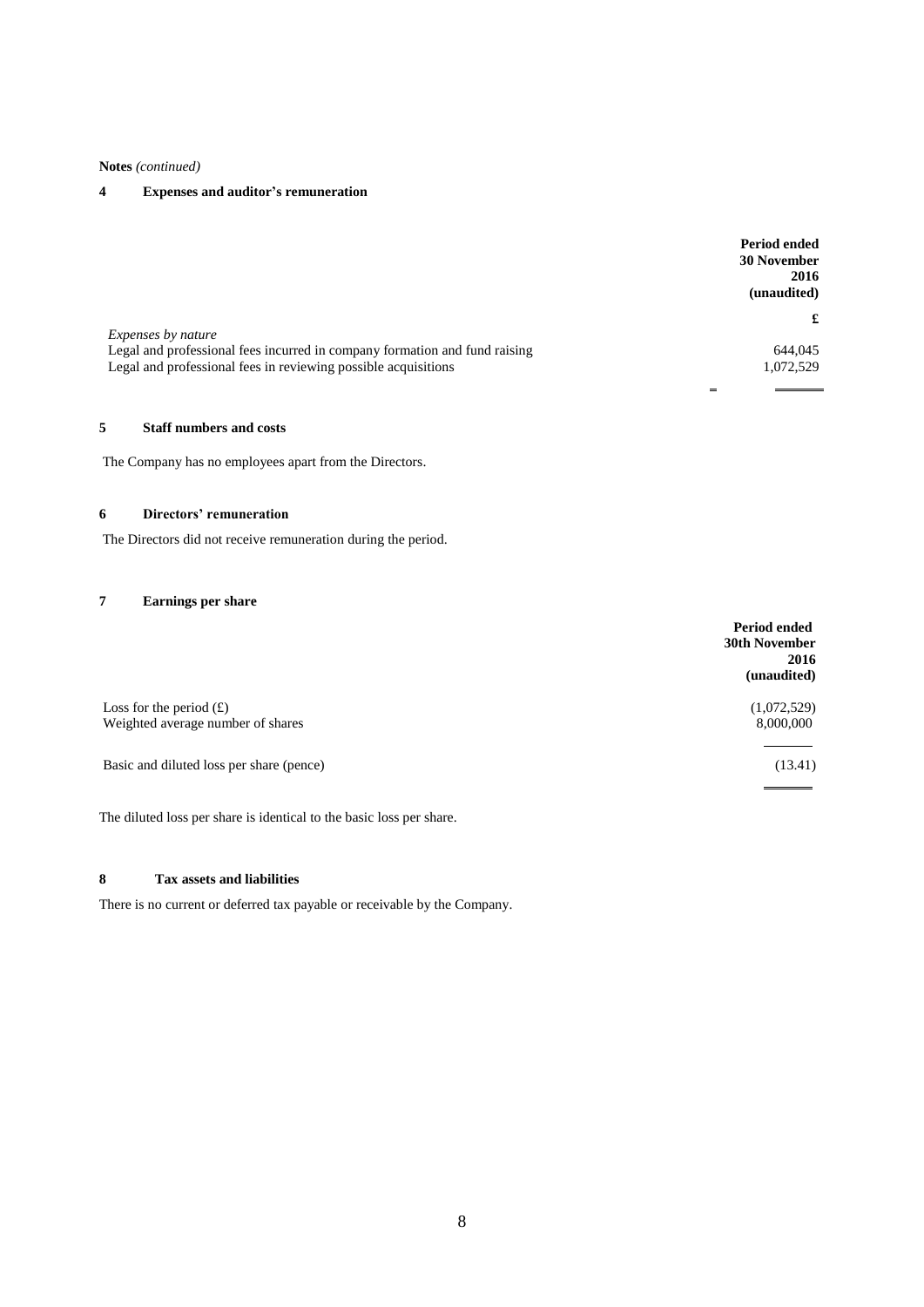# **9 Trade and other receivables**

|                                            | 30 <sup>th</sup> November<br>2016<br>(unaudited)<br>£ |
|--------------------------------------------|-------------------------------------------------------|
| Current<br>Other debtors - VAT recoverable | 73,082                                                |
|                                            | 73,082                                                |
|                                            |                                                       |

All receivables are current. There is no material difference between the book value and the fair value of the other receivables. Related party details are provided in note 17.

# **10 Cash and cash equivalents**

|                                                   | 30 <sup>th</sup> November<br>2016<br>(unaudited)<br>£ |
|---------------------------------------------------|-------------------------------------------------------|
| Cash and cash equivalents per balance sheet       | 8,886,287                                             |
| Cash and cash equivalents per cash flow statement | 8,886,287                                             |

# **11 Other payables and accruals**

|                                              | 30 <sup>th</sup> November |
|----------------------------------------------|---------------------------|
|                                              | 2016                      |
|                                              | (unaudited)               |
|                                              | £                         |
| Current                                      |                           |
| Other accruals – Legal and professional fees | 90,000                    |
| Other payables - Legal and professional fees | 875,943                   |
|                                              | 965,943                   |

 $\overline{a}$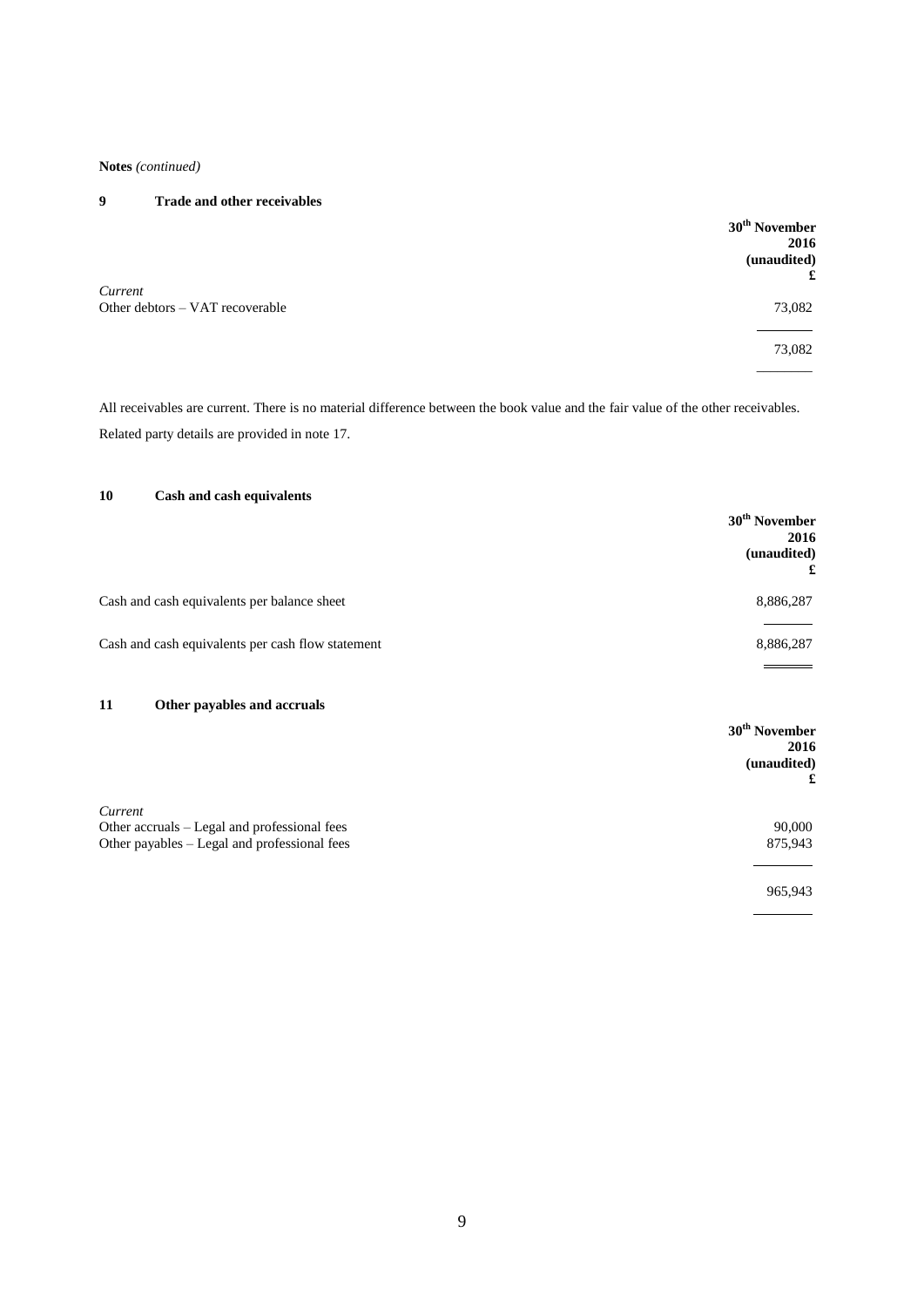# **12 Capital and reserves**

**Share capital**

|                                                             | 30 <sup>th</sup> November<br>2016<br>Number of<br>shares |
|-------------------------------------------------------------|----------------------------------------------------------|
| On issue at beginning of period<br>Issued for cash          | 10,000,000                                               |
| On issue at end of period                                   | 10,000,000                                               |
|                                                             | 30 <sup>th</sup> November<br>2016<br>(unaudited)<br>£    |
| Allotted, called up and fully paid<br>1.25p Ordinary shares | 125,000                                                  |
| Shares classified in shareholders' funds                    | 125,000                                                  |

On 25 May, the Company issued 4,000,000 ordinary shares of 1.25p per share at par. During July, a further 6,000,000 ordinary shares of 1.25p per share were issued at a premium of £9,585,000.

*Retained earnings*

Movements are shown in the Statement of Changes in Equity.

*Dividends*

No dividends were declared and paid in the period.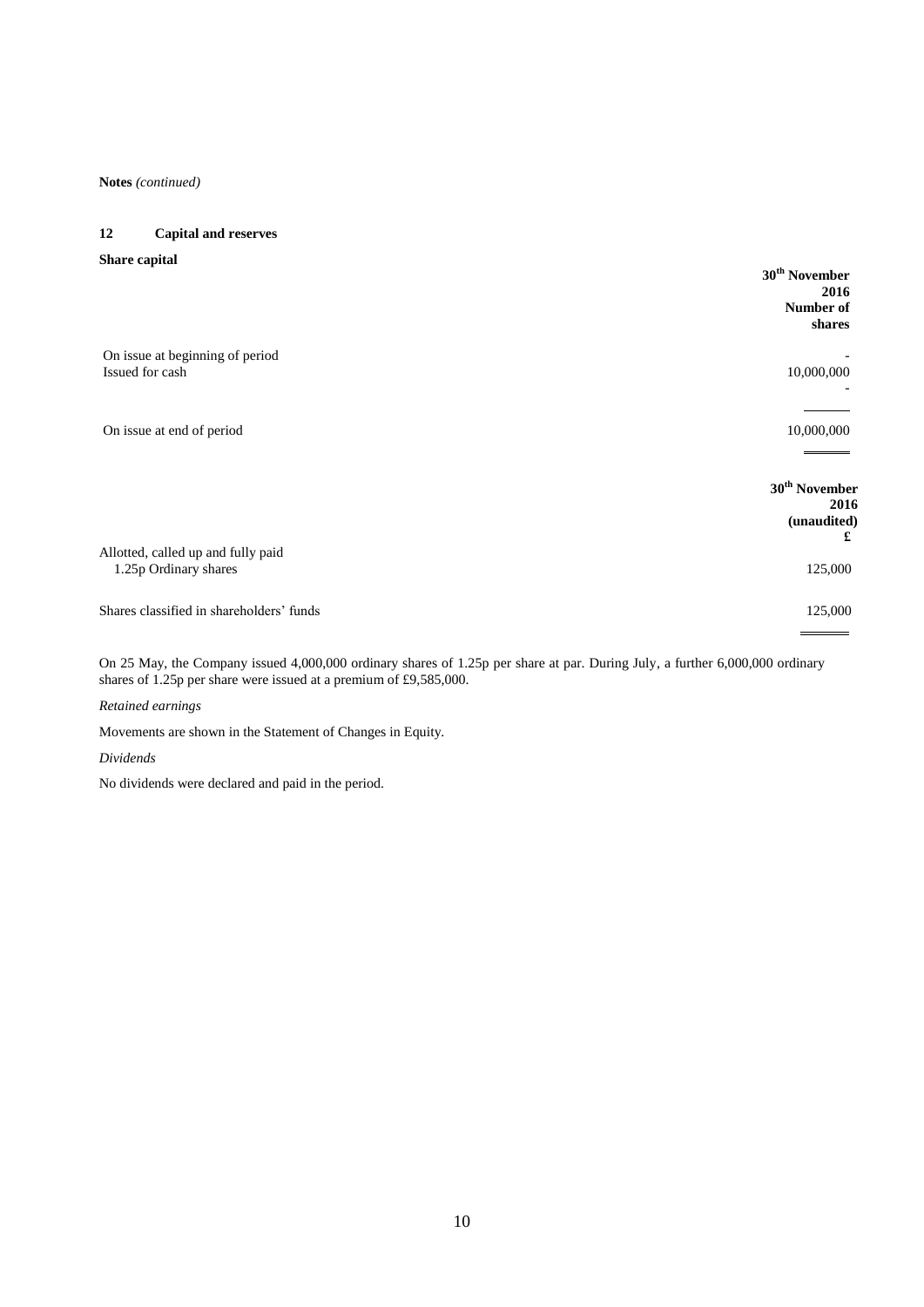# **13 Financial instruments**

### **Fair values of financial instruments**

*Fair value hierarchy*

Financial instruments carried at fair value should be measured with reference to the following levels:

- Level 1: quoted prices (unadjusted) in active markets for identical assets or liabilities
- Level 2: inputs other than quoted prices included within Level 1 that are observable for the asset or liability, either directly (i.e. as prices) or indirectly (i.e. derived from prices)
- Level 3: inputs for the asset or liability that are not based on observable market data (unobservable inputs).

All financial instruments carried at fair value have been measured using a Level 2 valuation method.

The fair value (which is equal to carrying value) of financial assets and liabilities are as follows:

|                                            | 30 <sup>th</sup> November<br>2016<br>(unaudited)<br>£ |
|--------------------------------------------|-------------------------------------------------------|
| Cash and cash equivalents<br>Other debtors | 8,886,287<br>73,082                                   |
| Total financial assets                     | 8,959,369                                             |
| Other payables                             | (965, 943)                                            |
| Total financial liabilities                | (965, 943)<br>______                                  |

# **Capital risk management**

The Company's objectives when managing capital are to safeguard its ability to continue as a going concern in order to optimise returns to its shareholders. The directors regularly monitor the level of capital in the Company to ensure this can be achieved.

# **Credit risk**

Credit risk is not considered a significant risk for the Company given the nature of the business activities.

# **Liquidity risk**

Liquidity risk is the risk that the Company will not be able to meet its financial obligations as they fall due.

The Company's funding strategy includes detailed cash flow forecasting and monitoring the maturity of financial liabilities to avoid the risk of a shortage of funds.